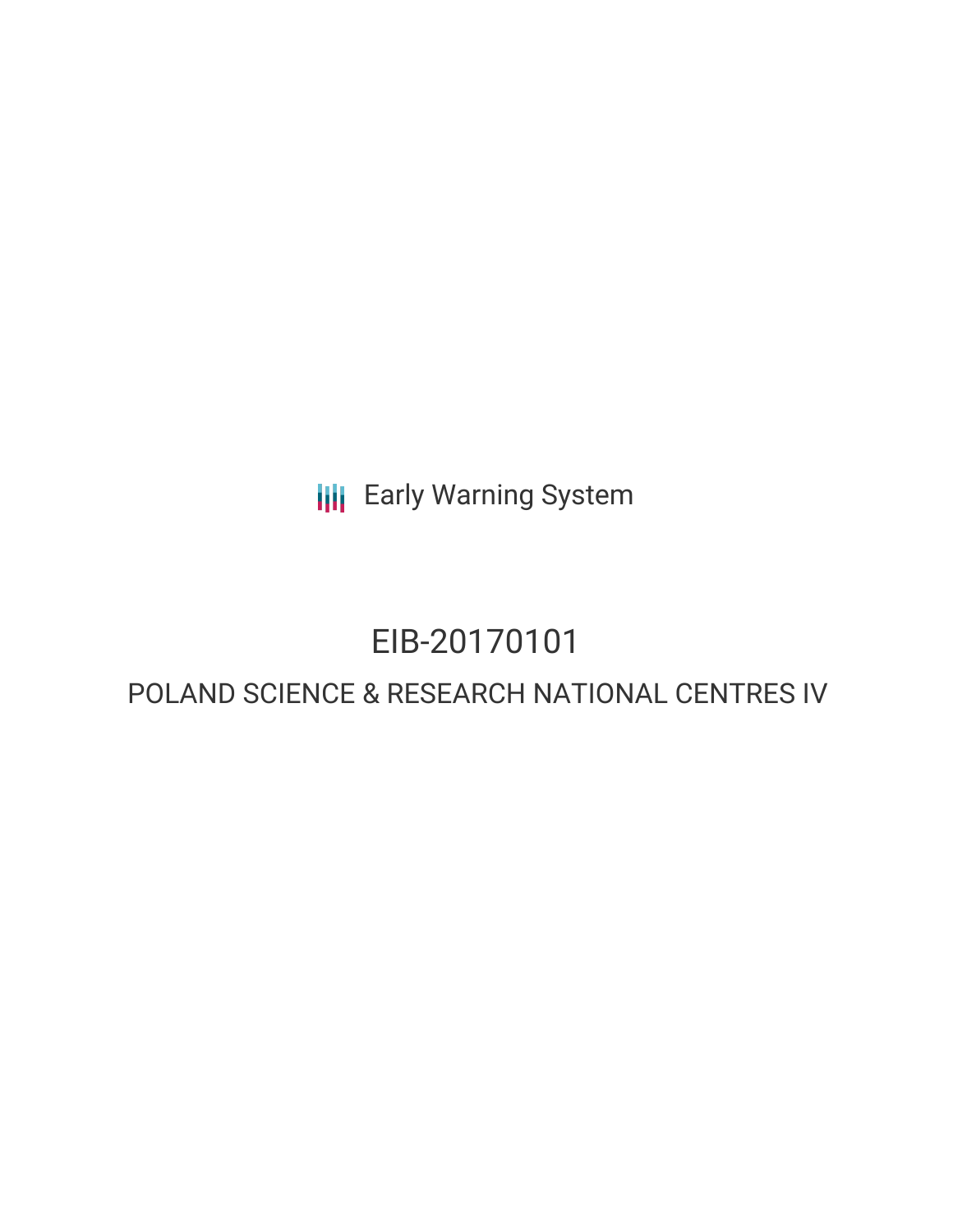

## **Quick Facts**

| <b>Countries</b>               | Poland                                                           |
|--------------------------------|------------------------------------------------------------------|
| <b>Financial Institutions</b>  | European Investment Bank (EIB)                                   |
| <b>Status</b>                  | Approved                                                         |
| <b>Bank Risk Rating</b>        |                                                                  |
| <b>Voting Date</b>             | 2017-09-12                                                       |
| <b>Borrower</b>                | Republique De Pologne - Ministry of Science and Higher Education |
| <b>Sectors</b>                 | <b>Education and Health</b>                                      |
| <b>Investment Type(s)</b>      | Loan                                                             |
| <b>Investment Amount (USD)</b> | \$365.14 million                                                 |
| <b>Loan Amount (USD)</b>       | \$365.14 million                                                 |
| <b>Project Cost (USD)</b>      | \$738.67 million                                                 |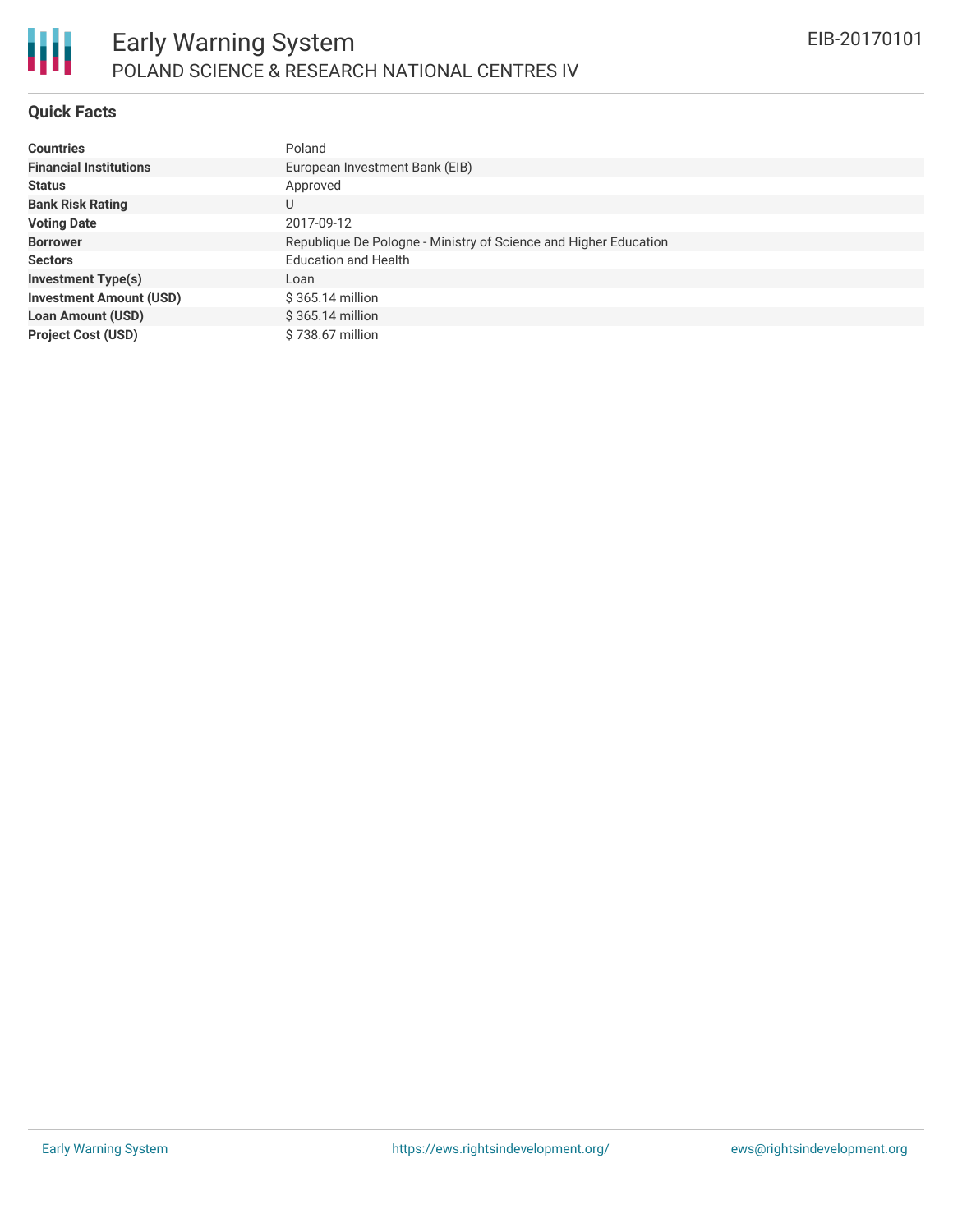

## **Project Description**

According to EIB website, the project will finance the operations of the National Science Centre (NSC) and the National Centre for Research and Development (NCRD) in 2017 and 2018 under the guidance of the Ministry of Science and Higher Education. The project furthers the EU's Education & Training 2020 and Cohesion Policy priority objectives. It also aims to implement Horizon 2020, as it includes funding for research projects undertaken by public and private research entities. A limitation of the Polish science and innovation system is the comparatively low contribution of the business sector to research and development (R&D) expenditures. The project should address this bottleneck by providing incentives to Polish companies for R&D investments.

The project concerns activities in research and development that are expected to be carried out in existing facilities already used for similar activities, and are therefore not covered by the Environmental Impact Assessment (EIA) Directive 2011/92/EU, as amended by Directive 2014/52/EU.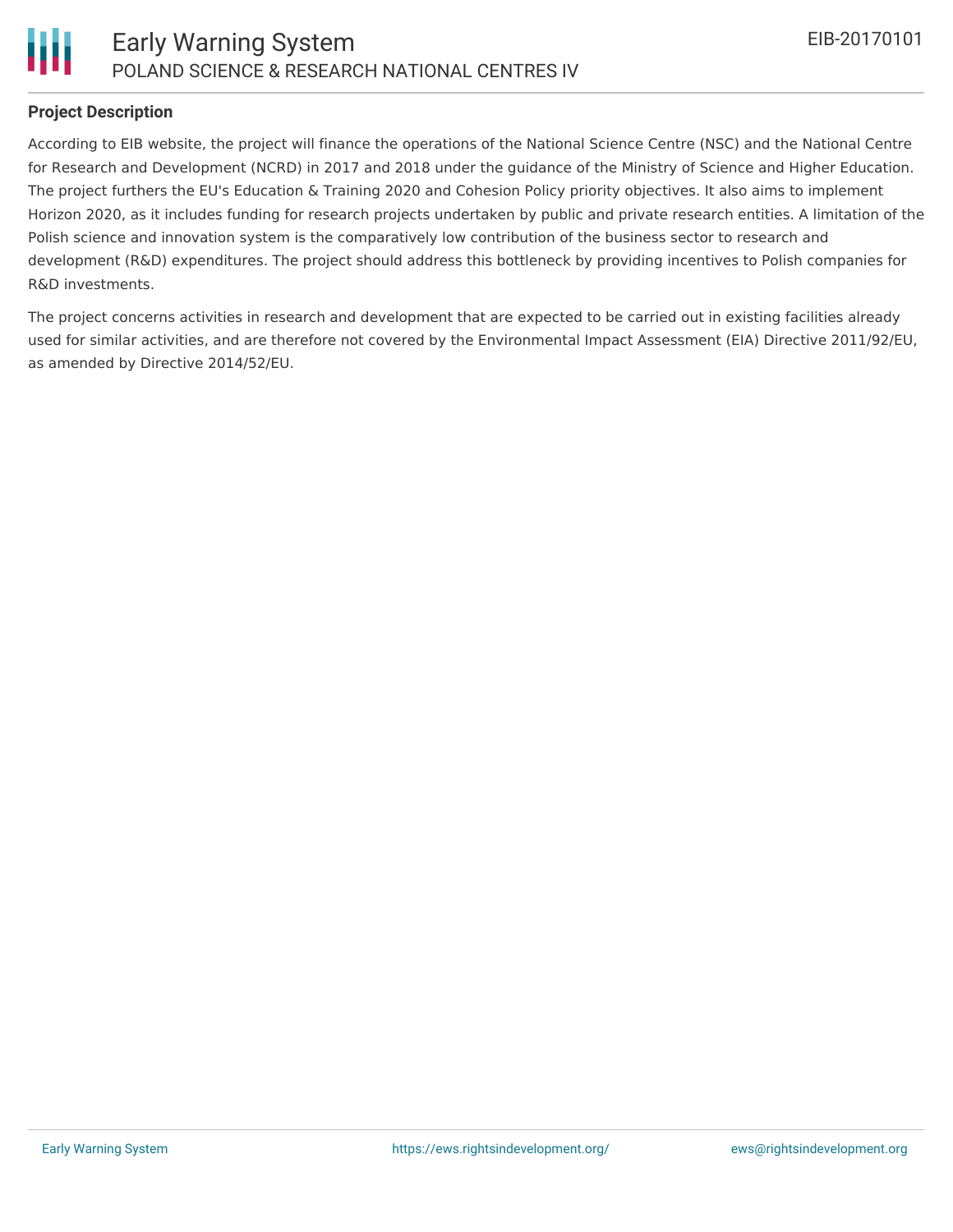

# **Investment Description**

European Investment Bank (EIB)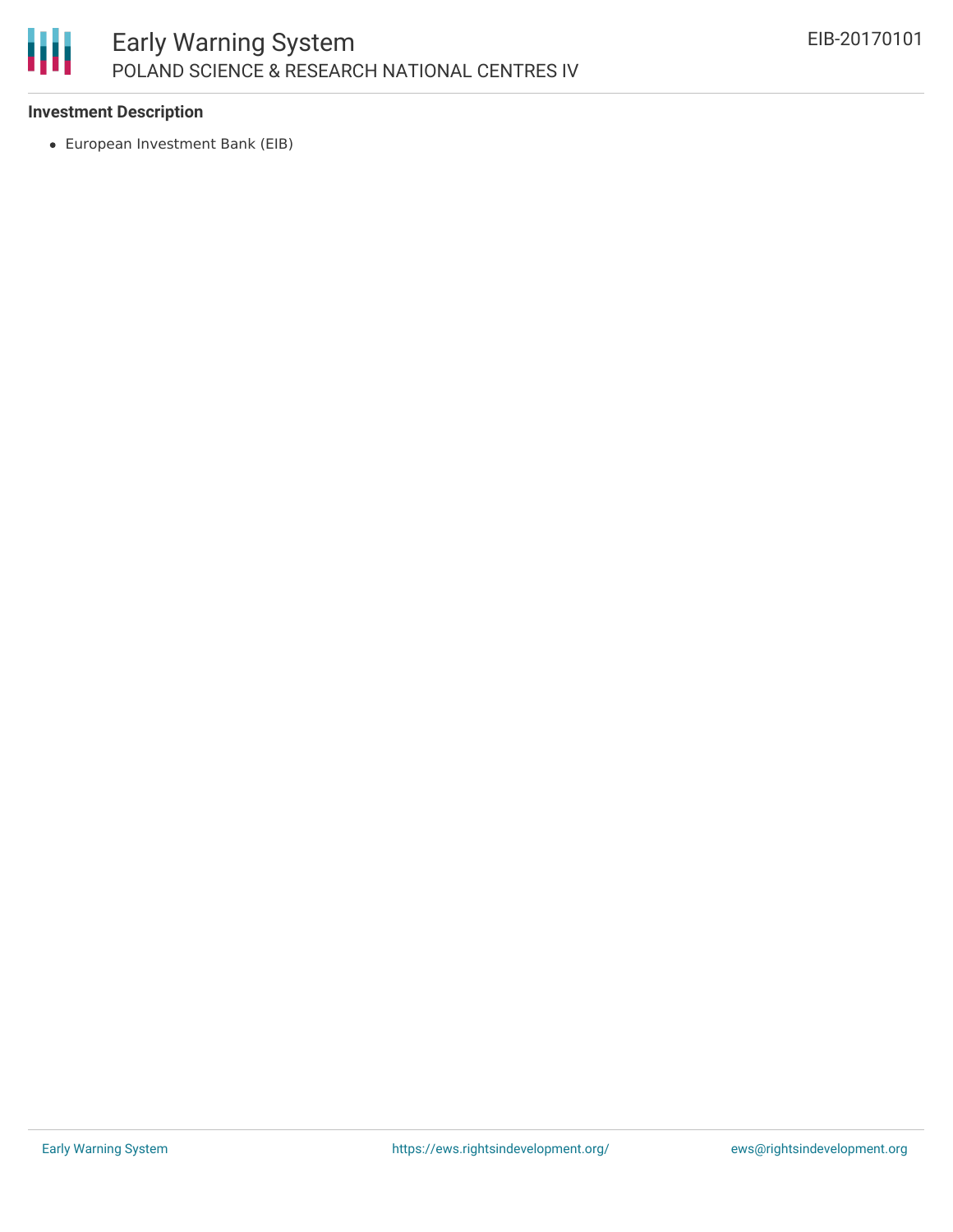#### **Contact Information**

No contact information provided at the time of disclosure.

#### ACCOUNTABILITY MECHANISM OF EIB

The EIB Complaints Mechanism is designed to facilitate and handle complaints against the EIB by individuals, organizations or corporations affected by EIB activities. When exercising the right to lodge a complaint against the EIB, any member of the public has access to a two-tier procedure, one internal - the Complaints Mechanism Office - and one external - the European Ombudsman. A complaint can be lodged via a written communication addressed to the Secretary General of the EIB, via email to the dedicated email address complaints@eib.org, by completing the online complaint form available at the following address: http://www.eib.org/complaints/form, via fax or delivered directly to the EIB Complaints Mechanism Division, any EIB local representation office or any EIB staff. For further details, check:

http://www.eib.org/attachments/strategies/complaints\_mechanism\_policy\_en.pdf

When dissatisfied with a complaint to the EIB Complaints Mechanism, citizens can then turn towards the European Ombudsman. A memorandum of Understanding has been signed between the EIB and the European Ombudsman establishes that citizens (even outside of the EU if the Ombudsman finds their complaint justified) can turn towards the Ombudsman on issues related to 'maladministration' by the EIB. Note that before going to the Ombudsman, an attempt must be made to resolve the case by contacting the EIB. In addition, the complaint must be made within two years of the date when the facts on which your complaint is based became known to you. You can write to the Ombudsman in any of the languages of the European Union. Additional details, including filing requirements and complaint forms, are available at: http://www.ombudsman.europa.eu/atyourservice/interactiveguide.faces